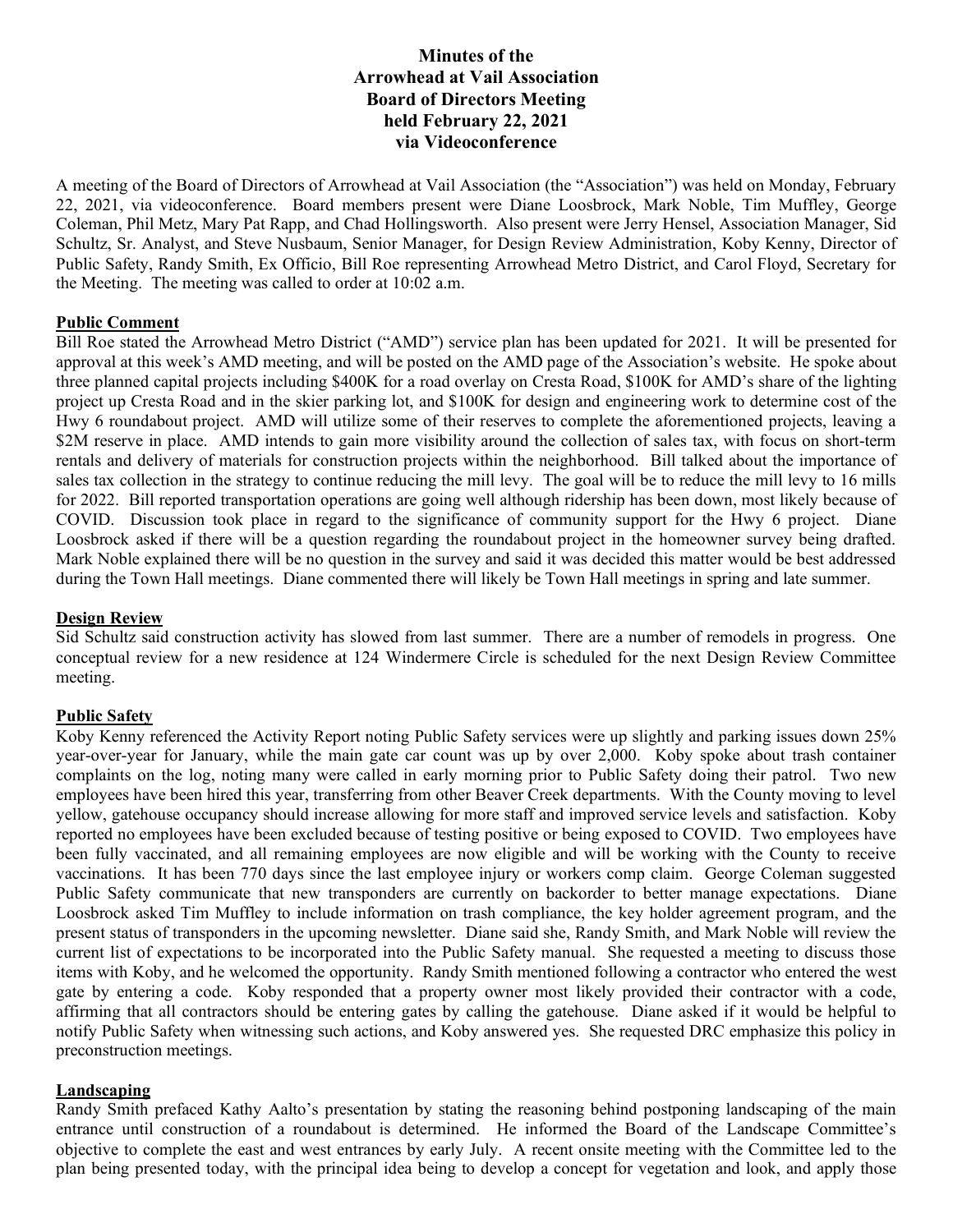key elements and theme to the other four entrances. Randy said this project will be a topic in the spring Town Hall meeting. Kathy Aalto spoke about the critical pieces identified as perennials to make a statement and blue grass lawn. For the east gate the central island will be the showcase area with lawn and additional plantings on the both sides as a transition to the native area. The trees selection for the median are to be based on fall colors, with removal of the lone spruce. Perennials are focused near Hwy 6 and at the other end of the island and could be supplemented with annuals. The majority of existing trees will be removed because they are thin with minimal impact and will be replaced with a new set of spruce trees. Plantings will be layered from smaller to taller with a variety of leaf texture and color. Much fill work will need to be approved by Colorado Department of Transportation to create a boulevard approach into the entries. A long wall becomes the transition point between the blue grass lawn and native above and encompasses shrub groupings at each end. There is the option to add a steel fence winging out from the entry gates if desired in the future. A pedestrian passage is proposed requiring removal of a couple of spruce trees. Blue grass will be added where the cart path meets the road. A few more spruce and large shrubs will be added to screen the maintenance shed. Tim Muffley asked if there is software capability to provide a 3D image for presentation to the community. Kathy suggested creating a rendering of key sections of the plan. George Coleman asked for clarification on the timeline for this project. Randy Smith answered it is subject to the Board's direction. The Board would need to approve by late March for the contractor to order plants for arrival in early June in order to complete the east and west entrances by July 4<sup>th</sup>. The next steps will be for the Board to discuss cost and provide approval to design the west entrance for presentation to the community at the Town Hall meeting in March. Kathy added that the first approach was one of no regrets, taking the plan to the full extent. She said there will most likely be another round to establish budget vs. value to the community. Jerry Hensel shared a preliminary cost estimate of approximately \$200K for the plan presented for the east gate, noting it includes \$75K for masonry work. He said the Committee will review the estimate and make recommendations. Jerry advised scheduling a contractor very soon if the project is to be accomplished by July 4<sup>th</sup>. Mark Noble asked if a rough estimate for all phases of the project could be provided. Jerry said he anticipates the ability to produce this information within a couple of weeks once the east gate plan is finalized.

## **Committee Reports**

Operations: Jerry Hensel said he is awaiting a response from the lighting consultant in regard to increasing the height of seven light posts to accommodate the readers' line of sight from gates to the clock tower for transmission of information for cameras and gate operations. The prototype lamp post will be relocated to in front of the entry gate. A bollard will be installed in its place. The cost estimate for the lighting project is \$250K, approximately \$50K under budget, including a \$25K contingency. Diane Loosbrock asked if the bollards will remain at the east and west entrances. Jerry expressed his opinion that they provide a consistent entry statement.

Mountain Cam: Jerry Hensel said he met with Vail Resorts IT Department and has identified a location at Blinky's for installing the web cam that would provide a view of the mountain and lift terminal. He is expecting bids for a still shot camera and video live feed.

SKIMO Race: Jerry Hensel reported the SKIMO race was a success. There were 75 participants, and Broken Arrow provided grab and go coffee and burritos. They are proposing a race in conjunction with Mountain Rec at Arrowhead this summer.

Strategic Planning: Mark Noble thanked the Board for their responsiveness and commitment in finalizing the strategic plan. He spoke about three objective that have not been committed to including benchmarking of other pool and community centers, a plan to encourage home renovations, and developing a relationship with Vail Resorts headquarters. Mark added the current environment in the Broomfield office is not conducive to working toward this objective, and it will be tabled until next year. The topics of Activities and Events were added to the plan to track timing and budget. Mark referenced the spreadsheet he presented, and suggested committees use this format to update the Board. Phil Metz offered to pull together a competitive analysis from his club development team on amenities across the valley.

Marketing and Communications: Tim Muffley informed the Board he will be working on the newsletter this week and asked that they drop him an email with any further topics. He said he has a meeting scheduled with Fresh Tape Media to discuss newsletter formatting and social media. Diane Loosbrock talked about one of Tim's ideas to put together a welcome package to accompany the property owners' manual that is sent to new homeowners. Diane requested any ideas for items to go into the package be directed to her. Tim said he envisions one or two people delivering the package to answer questions and make new homeowners feel welcome in the community. George Coleman suggested, once COVID has passed, scheduling a wine and cheese event at the Alpine Club every three months to welcome new homeowners.